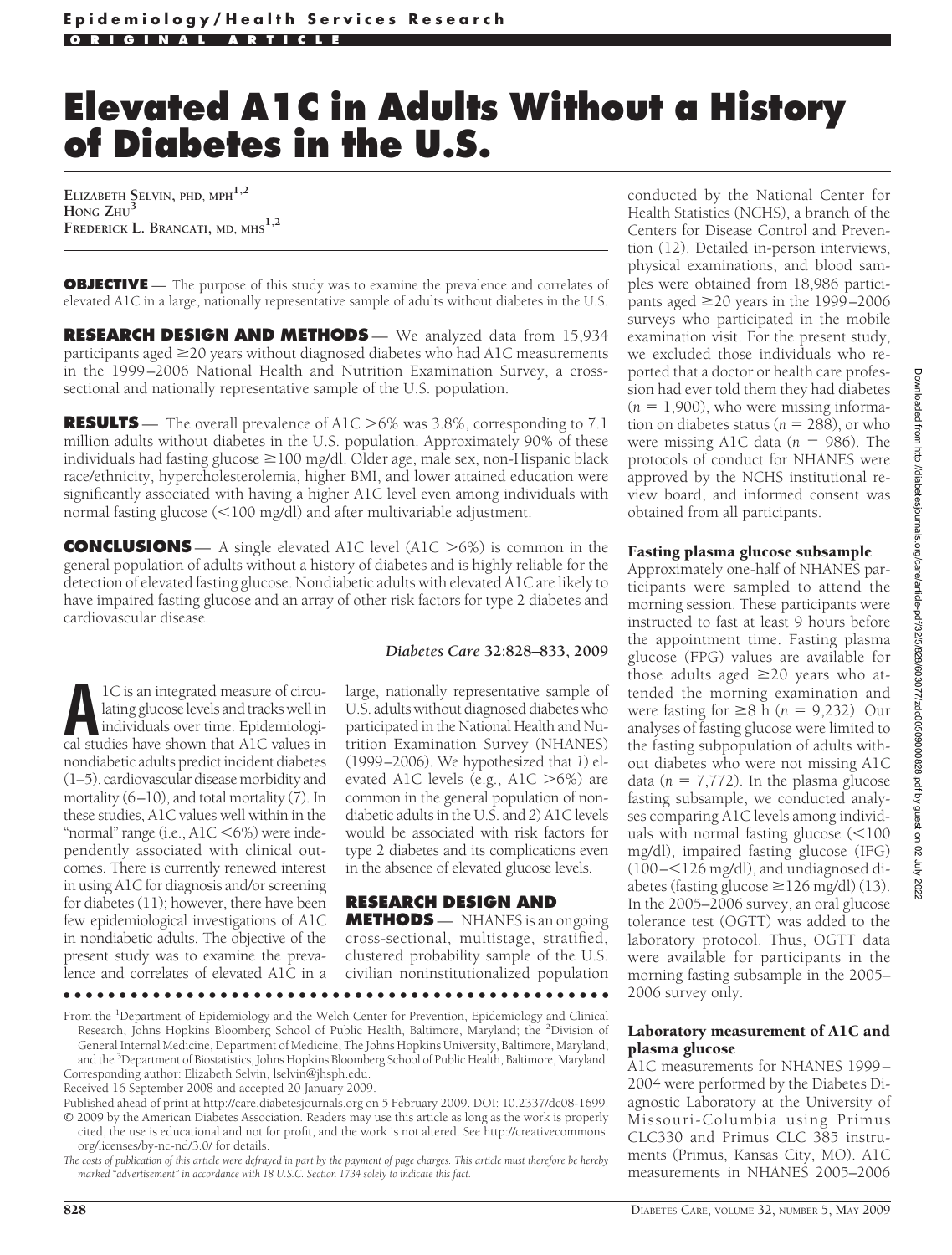were performed by the Diabetes Laboratory at the University of Minnesota using a Tosoh A1c 2.2 Plus Glycohemoglobin Analyzer (Tosoh Medics, San Francisco, CA). Both assays use a high-performance liquid chromatography system (14). All A1C measurements were standardized to the reference method used for the Diabetes Control and Complications Trial. The plasma glucose concentration was determined by a hexokinase enzymatic method (15).

#### Other variables of interest

The NHANES examination included measurement of height, weight, and blood pressure. Hypertension was defined as a mean systolic blood pressure of  $\geq$ 140 mmHg, a mean diastolic blood pressure of  $\geq 90$  mmHg, or hypertension medication use. Total cholesterol was measured enzymatically. Hypercholesterolemia was defined as a total cholesterol level of  $\geq$ 240 mg/dl or lipid medication use. C-reactive protein was measured by latex-enhanced nephelometry, a highsensitivity assay. Information on age, sex, race/ethnicity, education level, and smoking was based on self-report during the questionnaire portion of the survey. A history of cardiovascular disease was defined on the basis of a self-reported history of coronary heart disease, angina, previous heart attack, or stroke. Smoking status was determined using answers to the questions, "Have you smoked at least 100 cigarettes in your life?" and "Do you now smoke cigarettes?" Alcohol consumption was determined during the computer-assisted personal interview using answers to the questions, "In any one year, have you had at least 12 drinks of any type of alcoholic beverage?" and "In your entire life, have you had at least 12 drinks of any type of alcoholic beverage?" Detailed information regarding the collection of data in NHANES is available elsewhere (12).

#### Statistical analysis

Analyses were performed incorporating the sampling weights (8-year combined weights) to obtain unbiased estimates from the complex NHANES sampling design using StataSE (version 10.0; Stata-Corporation, College Station, TX) and R (version 2; Free Software Foundation, Boston, MA). SEs for all estimates were obtained using the Taylor series (linearization) method following NCHSrecommended procedures (16). Analyses of FPG categories were limited to the

morning plasma glucose sample and corresponding 8-year fasting subsample weights were used for these analyses. We generated weighted and smoothed histograms (kernel density estimator) to compare the distribution of A1C in individuals with normal fasting glucose, IFG, and undiagnosed diabetes.

For the purposes of this study, we defined "elevated A1C" as A1C  $>6\%$  in this population without a history of diabetes. However, we also assessed the prevalence of elevated A1C at cut points of 6.0, 6.1, 6.2, 6.3, 6.4, 6.5, 6.6, 6.7, 6.8, 6.9, and  $\geq$ 7.0%. Adjusted odds ratios (ORs) and their corresponding 95% CIs were estimated from logistic regression models to assess the association between potential risk factors and elevated A1C levels. We conducted multivariable logistic analyses modeling  $A1C > 6\%$  as the outcome in the overall population. In the population of adults with normal  $A1C$  (<6%) and normal fasting glucose (<100 mg/dl) levels, we modeled the association between risk factors of interest and A1C level above the weighted median A1C level in this population  $(>=5.2\%)$ . Model 1 included age, sex, and race/ethnicity. Model 2 included all variables in model 1 plus hypertension, hypercholesterolemia, BMI, education, history of cardiovascular disease, alcohol consumption, and C-reactive protein categories. Sensitivity analyses were conducting using the OGTT data only available in NHANES 2005– 2006 and the appropriate 2-year fasting weights for this survey.

Estimates from this study are nationally representative of the noninstitutionalized population of adults  $\geq$ 20 years in the U.S. Prevalence estimates were applied to the 2000 U.S. Census to obtain estimates of the number of nondiabetic individuals with elevated A1C in the U.S. in the year 2000.

**RESULTS** — Mean A1C level and proportion of individuals with elevated A1C  $(ALC > 6\%)$  by population characteristics are displayed in Table 1. The mean  $\pm$  SE A1C in adults aged  $\geq$ 20 years without diagnosed diabetes was  $5.3 \pm 0.01\%$ . Mean A1C level and the proportion of individuals with  $A1C > 6\%$  increased considerably with age. Non-Hispanic blacks also had higher A1C levels than non-Hispanic whites. In this crude comparison, differences in A1C were also observed for hypertension and hypercholesterolemia status, BMI categories, education level, and C-reactive protein quartiles.

viduals (in millions) with elevated A1C at cut points between 6.0 and 7.0%. The prevalence of  $A1C > 6.0\%$  in individuals without a history of diabetes was 3.8% (95% CI 3.5–4.2) (Table 1), corresponding to 7.1 million adults (6.5–7.8) in the U.S (Fig. 1). The prevalence estimates for A1C cut points of  $> 6.1$ ,  $\ge 6.5$ , and  $≥7.0\%$  were 2.9 (2.6–3.2), 1.6 (1.4– 1.8), and 0.8 (0.6–0.9). These correspond to 5.4 million (4.8–6.0), 3.0 million (2.6–3.3), and 1.5 million (1.1– 1.7) individuals in the U.S. population, respectively. These prevalence estimates suggest the yield of individuals in the U.S. with elevated A1C at different cut points if

A1C alone was used to screen for diabetes.

Figure 1 displays the count of indi-

*Selvin and Associates*

Figure 2 displays the distributions of A1C in individuals with normal fasting glucose (fasting glucose <100 mg/dl), IFG (fasting glucose 100-<126 mg/dl), and undiagnosed diabetes (fasting glu- $\cos\epsilon \ge 126$  mg/dl), revealing substantially overlapping distributions in individuals with normal glucose and IFG but a rightskewed distribution in individuals with undiagnosed diabetes. The mean A1C levels in individuals with normal fasting glucose, IFG, and undiagnosed diabetes were 5.2  $\pm$  0.01, 5.5  $\pm$  0.01, and 6.9  $\pm$ 0.16%, respectively (not shown). Similarly, the distribution of individuals in the fasting glucose categories (<100, 100-125, and  $\geq$ 126 mg/dl) varied substantially, depending on the A1C cut point. For instance, among individuals with  $A1C > 6.0\%$ , 45.6% had undiagnosed diabetes, 45.3% had IFG, and 9.1% had normal fasting glucose. In contrast, among individuals with an A1C  $\geq 7.0\%$ , 91.7% had undiagnosed diabetes, 6.6% had IFG, and only 1.7% had normal glucose levels. A comparison of the distribution of fasting glucose categories among individuals with  $A1C > 6.1\%$  and  $A1C$  $\geq 6.5\%$  yielded intermediate results. Among individuals with A1C  $>6\%$ , 53.3% had undiagnosed diabetes, 38.6% had IFG, and 8.1% had normal fasting glucose. Among individuals with A1C  $\geq 6.5\%$ , 76.7% had undiagnosed diabetes, 19.6% had IFG, and 1.7% had normal fasting glucose (supplementary Figure A, available in an online appendix at http://care. diabetesjournals.org/cgi/content/full/dc08- 1699/DC1).

Multivariable logistic regression analysis demonstrated that older age, male sex, non-Hispanic black and Mexican American race/ethnicity, hypertension, higher BMI, less than a high school edu-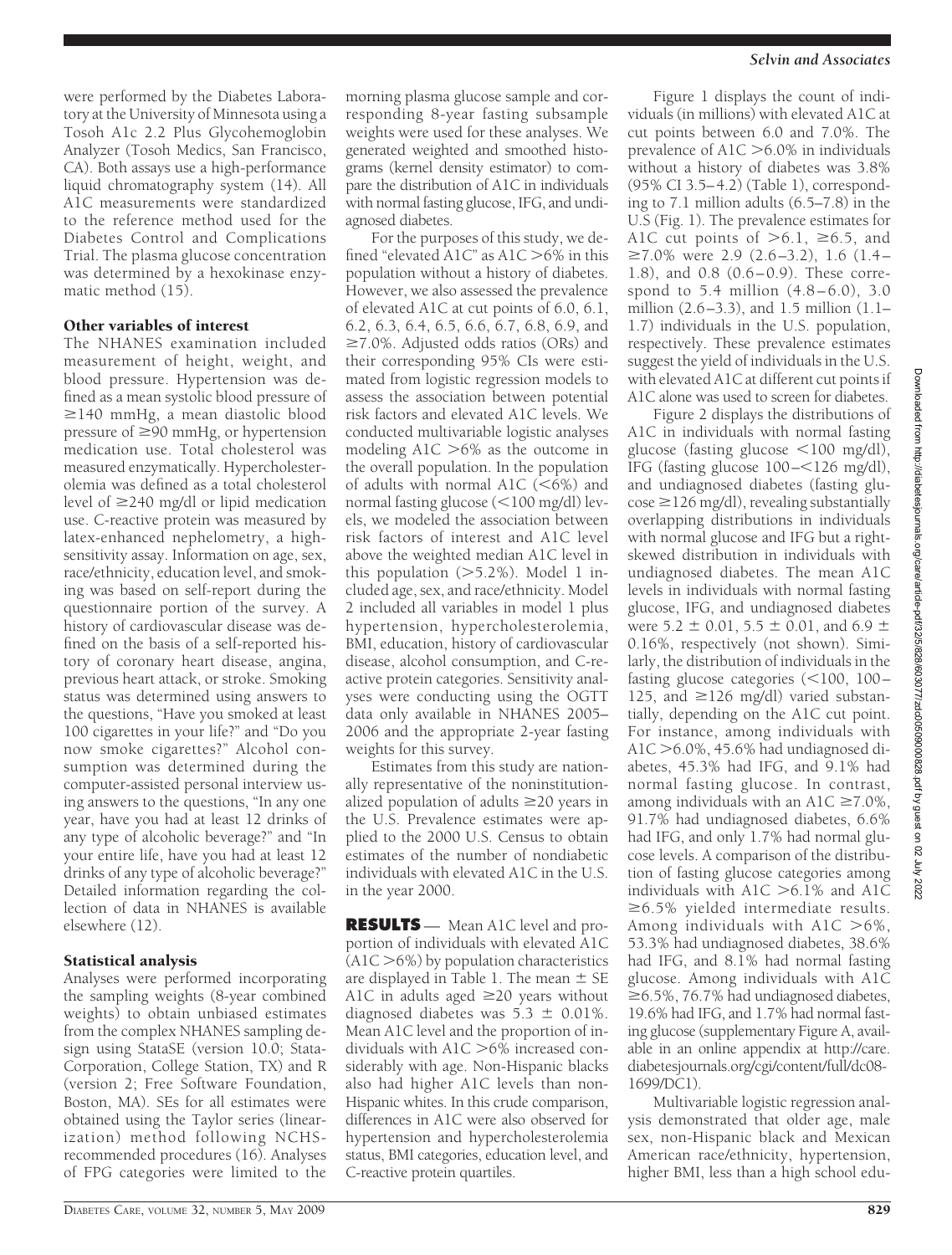# *Elevated A1C without diabetes*

| Table 1—A1C and proportions of elevated levels (A1C > 6%) by population characteristics in |
|--------------------------------------------------------------------------------------------|
| adults aged $\geq$ 20 years without diagnosed diabetes, U.S. 1999–2006                     |

|                                   | Unweighted<br>$\boldsymbol{n}$ | AlC            | A1C<br>$>6.0\%$ |
|-----------------------------------|--------------------------------|----------------|-----------------|
| Overall                           | 15,934                         | $5.3 \pm 0.01$ | $3.8 \pm 0.17$  |
| Age-group                         |                                |                |                 |
| $20 - 39$ years                   | 6,318                          | $5.1 \pm 0.10$ | $1.0 \pm 0.13$  |
| 40–59 years                       | 4,789                          | $5.4 \pm 0.01$ | $4.4 \pm 0.33$  |
| 60-69 years                       | 2,070                          | $5.5 \pm 0.03$ | $9.1 \pm 0.73$  |
| $\geq$ 70 years                   | 2,757                          | $5.5 \pm 0.02$ | $8.3 \pm 0.59$  |
| Sex                               |                                |                |                 |
| Male                              | 7,524                          | $5.3 \pm 0.01$ | $4.3 \pm 0.26$  |
| Female                            | 8,410                          | $5.3 \pm 0.01$ | $3.4 \pm 0.22$  |
| Race/ethnicity                    |                                |                |                 |
| Non-Hispanic white                | 8,310                          | $5.3 \pm 0.01$ | $3.2 \pm 0.20$  |
| Non-Hispanic black                | 3,038                          | $5.4 \pm 0.01$ | $6.6 \pm 0.45$  |
| Mexican American                  | 3,436                          | $5.4 \pm 0.01$ | $3.9 \pm 0.36$  |
| Other                             | 998                            | $5.4 \pm 0.03$ | $6.0 \pm 0.83$  |
| Hypertension                      |                                |                |                 |
| No                                | 10,144                         | $5.2 \pm 0.97$ | $2.2 \pm 0.16$  |
| Yes                               | 5,780                          | $5.5 \pm 0.01$ | $7.3 \pm 0.41$  |
| Hypercholesterolemia              |                                |                |                 |
| No                                | 10,347                         | $5.2 \pm 0.95$ | $2.9 \pm 0.18$  |
| Yes                               | 5,494                          | $5.4 \pm 0.01$ | $5.7 \pm 0.35$  |
| Smoking                           |                                |                |                 |
| Never smoker                      | 8,300                          | $5.3 \pm 0.01$ | $3.5 \pm 0.23$  |
| Former smoker                     | 4,029                          | $5.4 \pm 0.02$ | $5.1 \pm 0.39$  |
| Current smoker                    | 3,583                          | $5.3 \pm 0.01$ | $3.2 \pm 0.32$  |
| BMI                               |                                |                |                 |
| $<$ 25 kg/m <sup>2</sup>          | 5,199                          | $5.2 \pm 0.01$ | $1.1 \pm 0.14$  |
| $25 - 30$ kg/m <sup>2</sup>       | 5,578                          | $5.3 \pm 0.01$ | $3.2 \pm 0.26$  |
| $\geq$ 30 kg/m <sup>2</sup>       | 4,789                          | $5.5 \pm 0.01$ | $7.8 \pm 0.46$  |
| Education                         |                                |                |                 |
| Post high school                  | 7,403                          | $5.3 \pm 0.01$ | $2.8 \pm 0.21$  |
| High school                       | 3,799                          | $5.3 \pm 0.01$ | $4.0 \pm 0.35$  |
| Less than high school             | 4,701                          | $5.4 \pm 0.01$ | $6.7 \pm 0.45$  |
| History of cardiovascular disease | 1,168                          | $5.5 \pm 0.02$ | $8.7 \pm 0.91$  |
| Alcohol consumption               |                                |                |                 |
| Never                             | 4,553                          | $5.4 \pm 0.01$ | $5.8 \pm 0.41$  |
| Former                            | 1,490                          | $5.4 \pm 0.02$ | $6.2 \pm 0.73$  |
| Current                           | 8,794                          | $5.3 \pm 0.01$ | $2.7 \pm 0.18$  |
| C-reactive protein quartiles      |                                |                |                 |
| $0.01 - 0.08$ mg/dl               | 3,472                          | $5.2 \pm 0.01$ | $1.1 \pm 0.17$  |
| $0.08 - 0.19$ mg/dl               | 3,376                          | $5.3 \pm 0.01$ | $2.7 \pm 0.29$  |
| $0.19 - 0.44$ mg/dl               | 4,065                          | $5.4 \pm 0.01$ | $4.4 \pm 0.38$  |
| 0.44–29.6 mg/dl                   | 4,527                          | $5.5 \pm 0.02$ | $7.5 \pm 0.47$  |

cation, and higher C-reactive protein levels were all associated with the prevalence of elevated A1C (A1C  $>6\%$ ) even after multivariable adjustment in this population of adults without diagnosed diabetes (supplementary Table A). Current alcohol consumption was associated with lower A1C. We next examined the same variables but limited the population to individuals with normal A1C  $(A1C \le 6\%)$ and with a fasting glucose <100 mg/dl and assessed the association with having an A1C level above the median in this population  $(A1C > 5.2\%)$  (Table 2). Similar associations as in the model of A1C  $>6\%$  were observed in the full population. In Table 2, older age, male sex, non-Hispanic black and Mexican-American race/ethnicity, hypercholesterolemia, higher BMI, and lower attained education were significantly associated with having a higher A1C level, even after adjustment. Current smoking was associated with higher A1C and current alcohol consumption with lower A1C in this population with normal glucose levels. Additional adjustment for fasting glucose did not alter these results (data not shown). Our results were also unchanged in sensitivity analyses of NHANES 2005– 2006, the only years for which OGTT data were available, in which we further excluded individuals with impaired glucose tolerance (2-h glucose  $\geq$  140 mg/dl) from our multivariable models (data not shown).

**CONCLUSIONS** — This analysis suggests that elevated  $A1C (> 6\%)$  is common in the general population of nondiabetic adults. The overall prevalence of A1C  $>6\%$  was 3.8%, corresponding to 7.1 million individuals in the U.S. population. Approximately 45% of these individuals have IFG and 45% have fasting glucose  $\geq$ 126 mg/dl. Elevated A1C levels were particularly common among older adults, non-Hispanic blacks, and obese individuals. We found that demographic characteristics and risk factors for type 2 diabetes and its complications including older age, male sex, nonwhite race/ ethnicity, lower attained education level, adiposity, and hypercholesterolemia were associated with elevated A1C even in the presence of normal fasting glucose.

Significant advantages of adopting A1C for the screening and diagnosis of diabetes are the high repeatability of the measurement (17,18) and the high specificity of elevated values for detecting undiagnosed diabetes (19–21). Recent recommendations have stated that diagnosis based on A1C should be confirmed using a glucosedependent test (FPG or OGTT) or by a second A1C (11). However, glucosedependent tests are less reliable (repeatable) than A1C (17). Requiring confirmation of a highly reliable test by one that is less reliable poses problems for the interpretation of any discrepancy between the two values. In a previous study, we analyzed repeated measurements taken  $\sim$  2 weeks apart on an unselected sample of individuals without diabetes and found that 100% of individuals with  $A1C \ge 7\%$  had a second  $A1C$  measurement of  $\geq 7\%$   $\sim$  2 weeks later and 80% of individuals with  $A1C \geq 6.5$  had an A1C level  $\geq 6.5\%$  2 weeks later (Pearson's  $r =$ 0.95) (17). There is little marginal gain to repeating the A1C test within a short (several week) time period. Furthermore, we show in the present study that 92% of individuals with  $A1C \ge 7.0\%$  also had FPG  $\geq$ 126 mg/dl and 77% of individuals with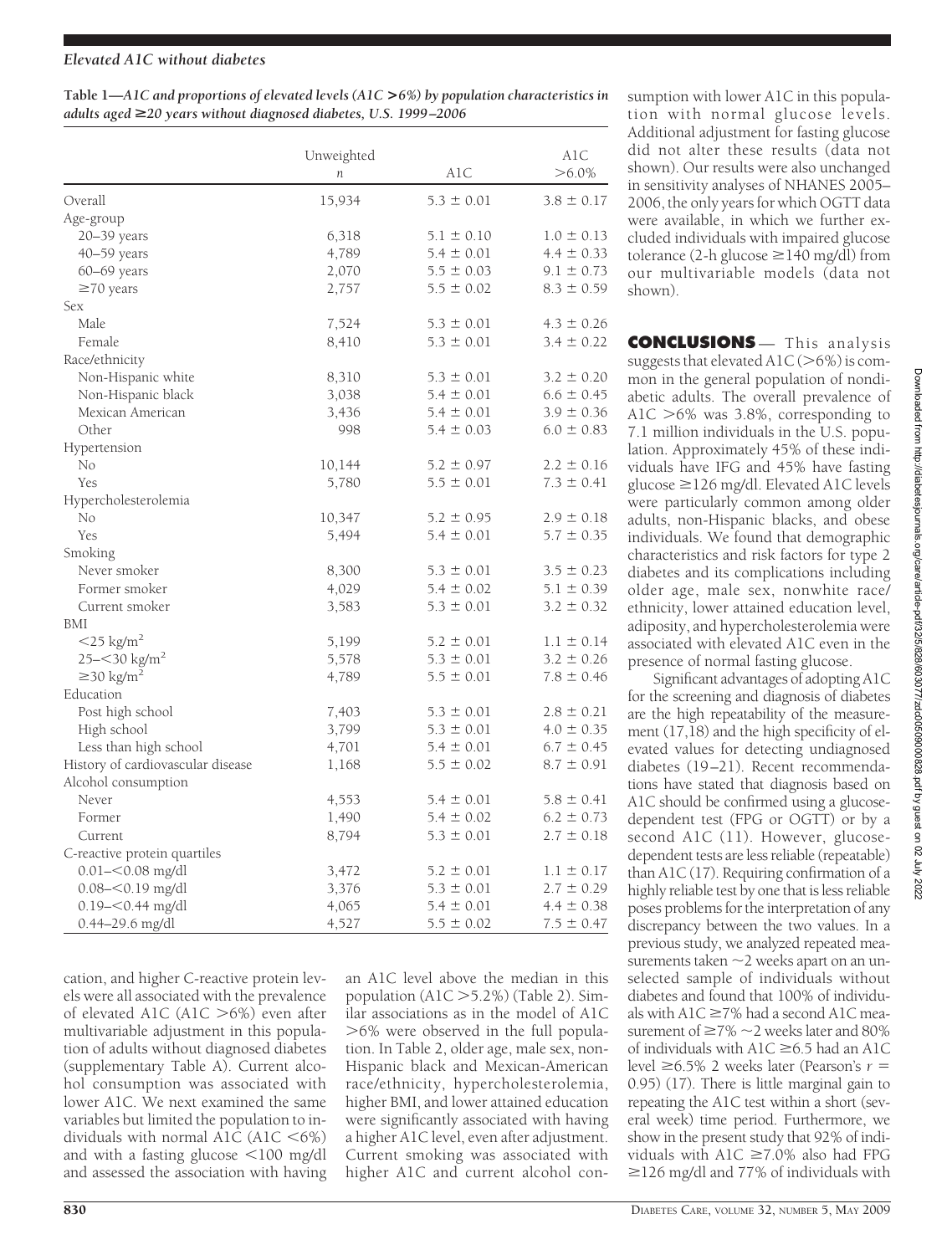

Figure 1—*Count in millions (95% CI) of persons at different A1C cut points in the U.S. 2000 Census population aged 20 years without diabetes.*

A1C  $\geq$  6.5% had FPG  $\geq$  126 mg/dl. At the population level, elevated A1C is rare in the absence of elevated fasting glucose. Additional advantages to using A1C for screening and/or diagnosis of diabetes include national standardization of the assay (22,23), the low analytic variability (high methodological quality of the assay, even when compared with glucose) (24), the widespread availability of the A1C test and



Figure 2— *Weighted smoothed histogram comparing distributions of A1C by fasting glucose category, adults aged 20 years without diagnosed diabetes, U.S. 1992–2006.*

its current use in the management and treatment of diabetes, and the fact that the patient does not need to fast.

It is unclear why nondiabetic non-Hispanic blacks have consistently higher A1C values even in the setting of normal fasting glucose levels and after adjustment for demographic and clinical characteristics. Further research should be conducted to determine whether this disparity stems from racial differences in postprandial glycemia or from racial differences in the tendency of hemoglobin to undergo glycosylation.

This study has several strengths including the large, nationally representative sample of healthy, nondiabetic individuals. We benefited from the rigorous measurement of risk factors using standardized protocols and strict quality control data collection and laboratory procedures in NHANES. Important limitations include the cross-sectional design, which limits our conclusions regarding the temporality of the observed associations. In addition, we had only a single measurement of fasting glucose. The American Diabetes Association recommends repeating an elevated fasting glucose measurement to confirm the diagnosis of diabetes (13). The use of a single measurement of fasting glucose rather than two will overestimate the prevalence of undiagnosed diabetes (17). Nonetheless, interpretation of single measurements of fasting glucose and A1C as analyzed in this study reflects a common clinical decisionmaking setting. Although we cannot rule out the possibility of laboratory differences over time, calibration of A1C to account for the change in laboratories in 2005–2006 using a published equation (14) did not appreciably alter our results. The lack of OGTT data in the fasting glucose subsample for all survey years is an important limitation of this study. Nonetheless, similar results were obtained in multivariable models using the OGTT measurements in the subgroup from the 2005–2006 NHANES.

To date, the diagnostic utility of A1C has largely been assessed by its accuracy (as measured by its sensitivity and specificity) to detect glucose-defined cases of diabetes (25). The concordance of A1C with fasting glucose is important and, as confirmed by our data, an A1C  $\geq$  6.5% is specific for the detection of undiagnosed diabetes defined by a single fasting glucose level. Thus, it seems reasonable to adopt a single elevated A1C value as being diagnostic for diabetes. However, the real test of utility for A1C as a screening or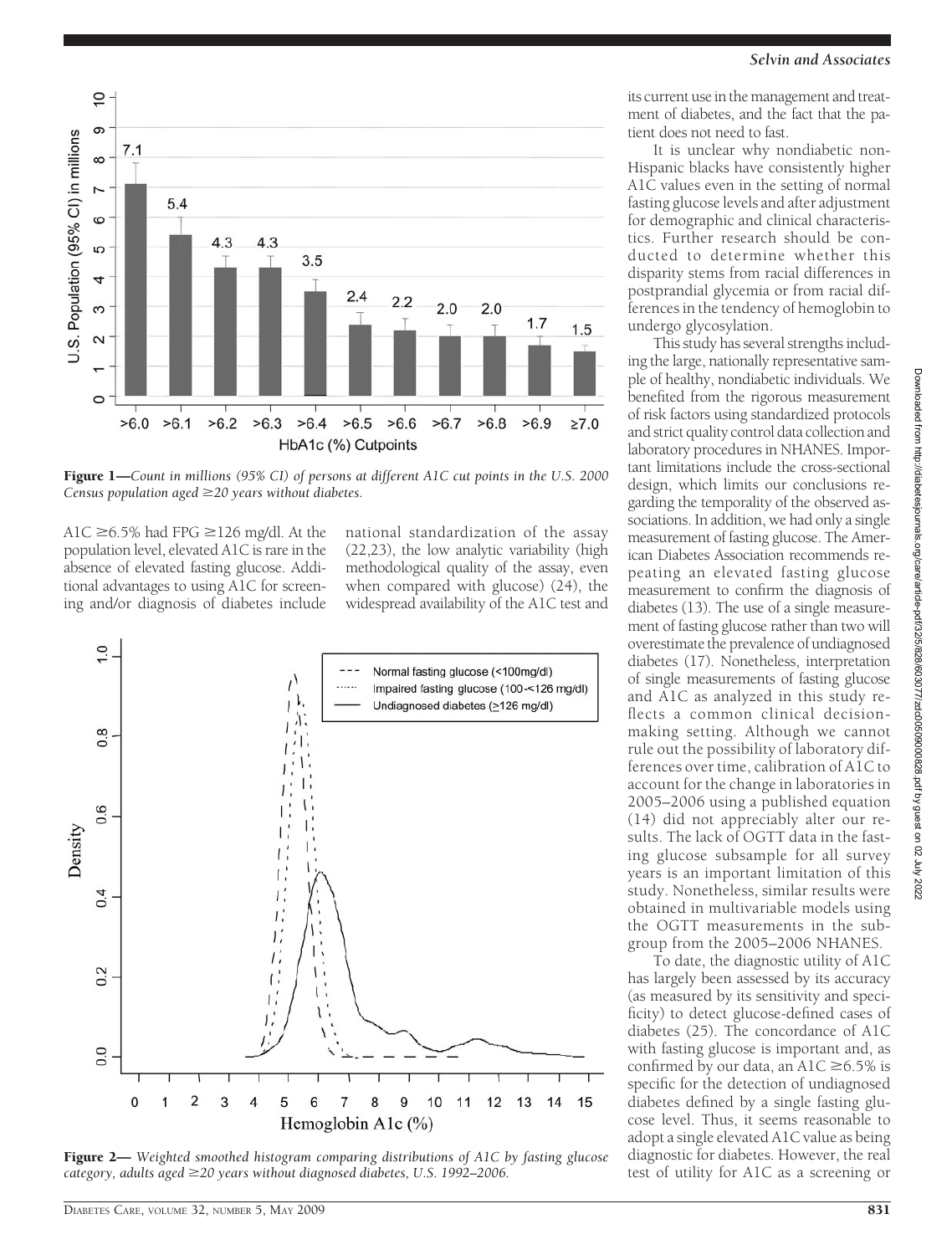# *Elevated A1C without diabetes*

Table 2—*Adjusted ORs (95% CIs) of A1C above the median (A1C > 5.2%) in adults aged*  $\geq$ 20 *years without diagnosed diabetes and with normal fasting glucose and normal A1C levels, U.S. 1999 –2006*

|                                   | OR (95% CI)      |                   |  |  |
|-----------------------------------|------------------|-------------------|--|--|
| Variable                          | Model 1          | Model 2           |  |  |
| n                                 | 4,622            | 4,256             |  |  |
| Age-group                         |                  |                   |  |  |
| 20-39 years                       | 1.0 (referent)   | 1.0 (referent)    |  |  |
| $40 - 59$ years                   | $2.8(2.4-3.4)$ * | $2.7(2.2-3.3)*$   |  |  |
| 60-69 years                       | $4.6(3.6-5.8)$ * | $3.3(2.4-4.6)$ *  |  |  |
| $\geq$ 70 years                   | $6.9(5.1-9.3)*$  | $6.0(3.9-9.1)$ *  |  |  |
| Sex                               |                  |                   |  |  |
| Female                            | $1.0$ (referent) | 1.0 (referent)    |  |  |
| Male                              | $1.4(1.2–1.7)*$  | $1.5(1.2-1.9)$ *  |  |  |
| Race/ethnicity                    |                  |                   |  |  |
| Non-Hispanic white                | 1.0 (referent)   | 1.0 (referent)    |  |  |
| Non-Hispanic black                | $2.9(2.4-3.7)$ * | $2.4(1.8-3.1)*$   |  |  |
| Mexican American                  | $1.7(1.3-2.2)*$  | $1.4(1.0-1.8)$ *  |  |  |
| Other                             | $1.8(1.3-2.5)^*$ | $1.9(1.4-2.6)$ *  |  |  |
| Hypertension (yes vs. no)         |                  | $1.2(0.9-1.5)$    |  |  |
| Hypercholesterolemia (yes vs. no) |                  | $1.4(1.2–1.7)*$   |  |  |
| Smoking                           |                  |                   |  |  |
| Never smoker                      |                  | 1.0 (referent)    |  |  |
| Former smoker                     |                  | $1.0(0.8-1.2)$    |  |  |
| Current smoker                    |                  | $1.5(1.2–1.9)$ *  |  |  |
| BMI                               |                  |                   |  |  |
| $<$ 25 kg/m <sup>2</sup>          |                  | 1.0 (referent)    |  |  |
| $25 - 30$ kg/m <sup>2</sup>       |                  | $1.2(0.9-1.5)$    |  |  |
| $\geq$ 30 kg/m <sup>2</sup>       |                  | $1.9(1.4 - 2.7)*$ |  |  |
| Education                         |                  |                   |  |  |
| Post high school                  |                  | 1.0 (referent)    |  |  |
| High school or equivalent         |                  | $1.3(1.0-1.7)$ *  |  |  |
| Less than high school             |                  | $1.5(1.2–1.9)$ *  |  |  |
| History of cardiovascular disease |                  | $0.9(0.7-1.3)$    |  |  |
| Alcohol consumption               |                  |                   |  |  |
| Never                             |                  | 1.0 (referent)    |  |  |
| Former                            |                  | $0.8(0.5-1.1)$    |  |  |
| Current                           |                  | $0.6(0.5-0.8)$ *  |  |  |
| C-reactive protein quartiles      |                  |                   |  |  |
| $0.01 - 0.08$ mg/dl               |                  | 1.0 (referent)    |  |  |
| $0.08 - 0.19$ mg/dl               |                  | 1.0(0.8–1.4)      |  |  |
| $0.19 - 0.44$ mg/dl               |                  | $1.1(0.8-1.4)$    |  |  |
| 0.44–29.6 mg/dl                   |                  | $1.1(0.8-1.6)$    |  |  |
|                                   |                  |                   |  |  |

Model 1: age, sex, and race/ethnicity. Model 2: all variables in model 1 plus hypertension, hypercholesterolemia, BMI, education, history of cardiovascular disease, alcohol consumption, and C-reactive protein categories. Absence of diabetes with normal fasting glucose indicates no history of diabetes and FPG -100 mg/dl; normal A1C level indicates A1C <6%.  $*P$  < 0.05.

diagnostic test of diabetes is its association with long-term clinical outcomes in an initially nondiabetic population specifically in comparison with fasting glucose levels. To address this question we need large, observational studies of A1C in populations of individuals without diabetes.

**Acknowledgments**— This research was supported by National Institutes of Health (NIH)/ National Institute of Diabetes and Digestive and Kidney Diseases (NIDDK) Grant R21 DK080294. E.S. was supported by NIH/NIDDK Grant K01 DK076595. F.L.B. was supported by NIH/NIDDK Grant K24 DK62222.

No potential conflicts of interest relevant to this article were reported.

Parts of this study were presented in abstract form at the American Heart Association 49th Annual Conference on Cardiovascular Disease Epidemiology, Palm Harbor, Florida, 10–14 March 2009.

### **References**

- 1. Edelman D, Olsen MK, Dudley TK, Harris AC, Oddone EZ. Utility of hemoglobin A1c in predicting diabetes risk. J Gen Internal Med 2004;19:1175–1180
- 2. Ko GT, Chan JC, Tsang LW, Cockram CS. Combined use of fasting plasma glucose and HbA1c predicts the progression to diabetes in Chinese subjects. Diabetes Care 2000;23:1770–1773
- 3. Pradhan AD, Rifai N, Buring JE, Ridker PM. Hemoglobin A1c predicts diabetes but not cardiovascular disease in nondiabetic women. Am J Med 2007;120:720–727
- 4. Droumaguet C, Balkau B, Simon D, Caces E, Tichet J, Charles MA, Eschwege E, the DESIR Study Group. Use of HbA1c in predicting progression to diabetes in french men and women: data from an Epidemiological Study on the Insulin Resistance Syndrome (DESIR). Diabetes Care 2006; 29:1619–1625
- 5. Inoue K, Matsumoto M, Kobayashi Y. The combination of fasting plasma glucose and glycosylated hemoglobin predicts type 2 diabetes in Japanese workers. Diabetes Res Clin Pract 2007;77:451–458
- 6. Levitan EB, Song Y, Ford ES, Liu S. Is nondiabetic hyperglycemia a risk factor for cardiovascular disease? A meta-analysis of prospective studies. Arch Intern Med 2004;164:2147–2155
- 7. Khaw KT, Wareham N, Bingham S, Luben R, Welch A, Day N. Association of hemoglobin A1c with cardiovascular disease and mortality in adults: the European prospective investigation into cancer in Norfolk. Ann Intern Med 2004;141:413– 420
- 8. Selvin E, Coresh J, Golden SH, Brancati FL, Folsom AR, Steffes MW. Glycemic control and coronary heart disease risk in persons with and without diabetes: the Atherosclerosis Risk in Communities Study. Arch Intern Med 2005;165: 1910–1916
- 9. Selvin E, Coresh J, Shahar E, Zhang L, Steffes M, Sharrett AR. Glycaemia (haemoglobin A1c) and incident ischaemic stroke: the Atherosclerosis Risk in Communities (ARIC) study. Lancet Neurol 2005;4:821–826
- 10. Levitan EB, Liu S, Stampfer MJ, Cook NR, Rexrode KM, Ridker PM, Buring JE, Manson JE. HbA1C measured in stored erythrocytes and mortality rate among middleaged and older women. Diabetologia 2008;51:267–275
- 11. Saudek CD, Herman WH, Sacks DB, Bergenstal RM, Edelman D, Davidson MB. A new look at screening and diagnosing diabetes mellitus. J Clin Endocrinol Metab 2008;93:2447–2453
- 12. National Center for Health Statistics, Centers for Disease Control and Prevention. Survey Operations Manuals, Brochures, and Consent Documents: 1999-